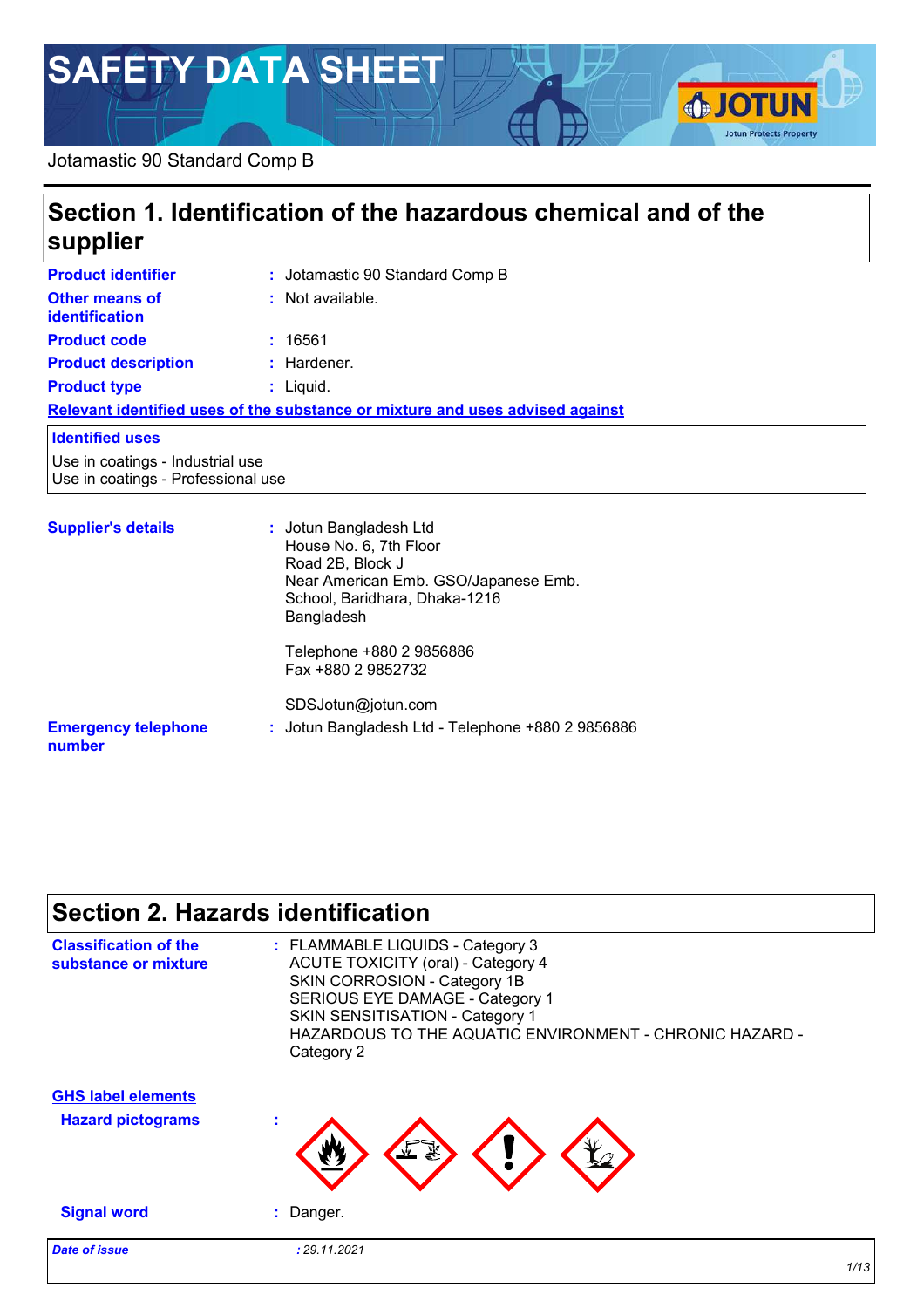## **Section 2. Hazards identification**

| <b>Hazard statements</b>        | : H226 - Flammable liquid and vapour.<br>H302 - Harmful if swallowed.<br>H314 - Causes severe skin burns and eye damage.                                                                                                                                                                                                                                                                                                                                                                                                                                                                                                                                                                                                                                                                                                         |
|---------------------------------|----------------------------------------------------------------------------------------------------------------------------------------------------------------------------------------------------------------------------------------------------------------------------------------------------------------------------------------------------------------------------------------------------------------------------------------------------------------------------------------------------------------------------------------------------------------------------------------------------------------------------------------------------------------------------------------------------------------------------------------------------------------------------------------------------------------------------------|
|                                 | H317 - May cause an allergic skin reaction.<br>H411 - Toxic to aquatic life with long lasting effects.                                                                                                                                                                                                                                                                                                                                                                                                                                                                                                                                                                                                                                                                                                                           |
| <b>Precautionary statements</b> |                                                                                                                                                                                                                                                                                                                                                                                                                                                                                                                                                                                                                                                                                                                                                                                                                                  |
| <b>Prevention</b>               | : P280 - Wear protective gloves, protective clothing and eye or face protection.<br>P210 - Keep away from heat, hot surfaces, sparks, open flames and other ignition<br>sources. No smoking.<br>P273 - Avoid release to the environment.<br>P261 - Avoid breathing vapour.<br>P270 - Do not eat, drink or smoke when using this product.                                                                                                                                                                                                                                                                                                                                                                                                                                                                                         |
| <b>Response</b>                 | : P391 - Collect spillage.<br>P304 + P310 - IF INHALED: Immediately call a POISON CENTER or doctor.<br>P301 + P310, P330, P331 - IF SWALLOWED: Immediately call a POISON<br>CENTER or doctor. Rinse mouth. Do NOT induce vomiting.<br>P303 + P361 + P353, P310 - IF ON SKIN (or hair): Take off immediately all<br>contaminated clothing. Rinse skin with water. Immediately call a POISON CENTER<br>or doctor.<br>P363 - Wash contaminated clothing before reuse.<br>P302 + P352 - IF ON SKIN: Wash with plenty of water.<br>P333 + P313 - If skin irritation or rash occurs: Get medical advice or attention.<br>P305 + P351 + P338, P310 - IF IN EYES: Rinse cautiously with water for several<br>minutes. Remove contact lenses, if present and easy to do. Continue rinsing.<br>Immediately call a POISON CENTER or doctor. |
| <b>Storage</b>                  | : P403 + P235 - Store in a well-ventilated place. Keep cool.                                                                                                                                                                                                                                                                                                                                                                                                                                                                                                                                                                                                                                                                                                                                                                     |
| <b>Disposal</b>                 | : P501 - Dispose of contents and container in accordance with all local, regional,<br>national and international regulations.                                                                                                                                                                                                                                                                                                                                                                                                                                                                                                                                                                                                                                                                                                    |

**Other hazards which do not :** None known. **result in classification**

## **Section 3. Composition and information of the ingredients of the hazardous chemical**

| Substance/mixture                       | : Mixture        |
|-----------------------------------------|------------------|
| <b>Other means of</b><br>identification | : Not available. |

#### **CAS number/other identifiers**

| <b>CAS number</b>   | : Not applicable. |
|---------------------|-------------------|
| <b>EC</b> number    | : Mixture.        |
| <b>Product code</b> | : 16561           |
|                     |                   |

| <b>Ingredient name</b>                       | $\frac{9}{6}$   | <b>CAS number</b> |
|----------------------------------------------|-----------------|-------------------|
| aminepoxyadduct                              | $\geq 30 - 60$  | 1075254-00-0      |
| benzyl alcohol                               | $\geq 10 - 530$ | $100 - 51 - 6$    |
| hydrocarbons, c9-unsatd., polymd.            | $\geq 10 - 530$ | 71302-83-5        |
| <b>xylene</b>                                | 1≥10 - ≤16      | 1330-20-7         |
| 3-aminomethyl-3,5,5-trimethylcyclohexylamine | l≤10            | 2855-13-2         |
| Phenol, methylstyrenated                     | ≤10             | 68512-30-1        |
| Phenol, styrenated                           | ≤10             | 61788-44-1        |
| ethylbenzene                                 | ≤5              | $100 - 41 - 4$    |
| 2-methylpentane-1,5-diamine                  | l ≤3            | 15520-10-2        |

**There are no additional ingredients present which, within the current knowledge of the supplier and in the concentrations applicable, are classified as hazardous to health or the environment and hence require reporting in this section.**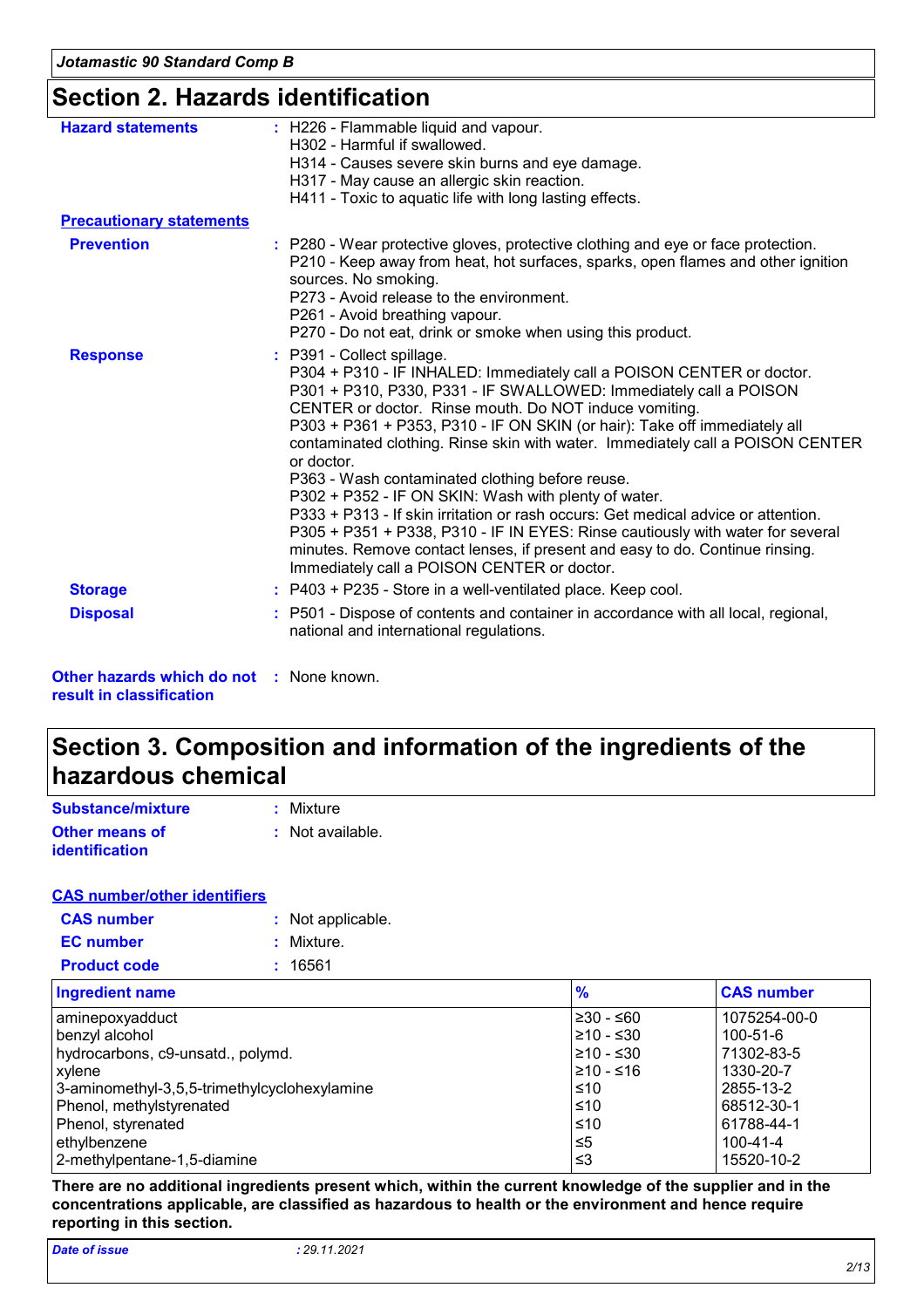## **Section 3. Composition and information of the ingredients of the hazardous chemical**

**Occupational exposure limits, if available, are listed in Section 8.**

### **Section 4. First aid measures**

|                     | <b>Description of necessary first aid measures</b>                                                                                                                                                                                                                                                                                                                                                                                                                                                                                                                                                                                                                                                                                                                                                                                                                                                            |
|---------------------|---------------------------------------------------------------------------------------------------------------------------------------------------------------------------------------------------------------------------------------------------------------------------------------------------------------------------------------------------------------------------------------------------------------------------------------------------------------------------------------------------------------------------------------------------------------------------------------------------------------------------------------------------------------------------------------------------------------------------------------------------------------------------------------------------------------------------------------------------------------------------------------------------------------|
| <b>Eye contact</b>  | : Get medical attention immediately. Call a poison center or physician. Immediately<br>flush eyes with plenty of water, occasionally lifting the upper and lower eyelids.<br>Check for and remove any contact lenses. Continue to rinse for at least 10 minutes.<br>Chemical burns must be treated promptly by a physician.                                                                                                                                                                                                                                                                                                                                                                                                                                                                                                                                                                                   |
| <b>Inhalation</b>   | Get medical attention immediately. Call a poison center or physician. Remove<br>victim to fresh air and keep at rest in a position comfortable for breathing. If it is<br>suspected that fumes are still present, the rescuer should wear an appropriate mask<br>or self-contained breathing apparatus. If not breathing, if breathing is irregular or if<br>respiratory arrest occurs, provide artificial respiration or oxygen by trained personnel.<br>It may be dangerous to the person providing aid to give mouth-to-mouth<br>resuscitation. If unconscious, place in recovery position and get medical attention<br>immediately. Maintain an open airway. Loosen tight clothing such as a collar, tie,<br>belt or waistband. In case of inhalation of decomposition products in a fire,<br>symptoms may be delayed. The exposed person may need to be kept under<br>medical surveillance for 48 hours. |
| <b>Skin contact</b> | : Get medical attention immediately. Call a poison center or physician. Wash with<br>plenty of soap and water. Remove contaminated clothing and shoes. Wash<br>contaminated clothing thoroughly with water before removing it, or wear gloves.<br>Continue to rinse for at least 10 minutes. Chemical burns must be treated promptly<br>by a physician. In the event of any complaints or symptoms, avoid further exposure.<br>Wash clothing before reuse. Clean shoes thoroughly before reuse.                                                                                                                                                                                                                                                                                                                                                                                                               |
| <b>Ingestion</b>    | Get medical attention immediately. Call a poison center or physician. Wash out<br>mouth with water. Remove dentures if any. Remove victim to fresh air and keep at<br>rest in a position comfortable for breathing. If material has been swallowed and the<br>exposed person is conscious, give small quantities of water to drink. Stop if the<br>exposed person feels sick as vomiting may be dangerous. Do not induce vomiting<br>unless directed to do so by medical personnel. If vomiting occurs, the head should<br>be kept low so that vomit does not enter the lungs. Chemical burns must be treated<br>promptly by a physician. Never give anything by mouth to an unconscious person.<br>If unconscious, place in recovery position and get medical attention immediately.<br>Maintain an open airway. Loosen tight clothing such as a collar, tie, belt or<br>waistband.                          |

| Most important symptoms/effects, acute and delayed |                                                                                                        |  |
|----------------------------------------------------|--------------------------------------------------------------------------------------------------------|--|
| <b>Potential acute health effects</b>              |                                                                                                        |  |
| <b>Eye contact</b>                                 | : Causes serious eye damage.                                                                           |  |
| <b>Inhalation</b>                                  | : No known significant effects or critical hazards.                                                    |  |
| <b>Skin contact</b>                                | : Causes severe burns. May cause an allergic skin reaction.                                            |  |
| <b>Ingestion</b>                                   | : Harmful if swallowed.                                                                                |  |
| <b>Over-exposure signs/symptoms</b>                |                                                                                                        |  |
| <b>Eye contact</b>                                 | : Adverse symptoms may include the following:<br>pain<br>watering<br>redness                           |  |
| <b>Inhalation</b>                                  | : No specific data.                                                                                    |  |
| <b>Skin contact</b>                                | : Adverse symptoms may include the following:<br>pain or irritation<br>redness<br>blistering may occur |  |
| <b>Ingestion</b>                                   | : Adverse symptoms may include the following:<br>stomach pains                                         |  |
| <b>Date of issue</b>                               | : 29.11.2021                                                                                           |  |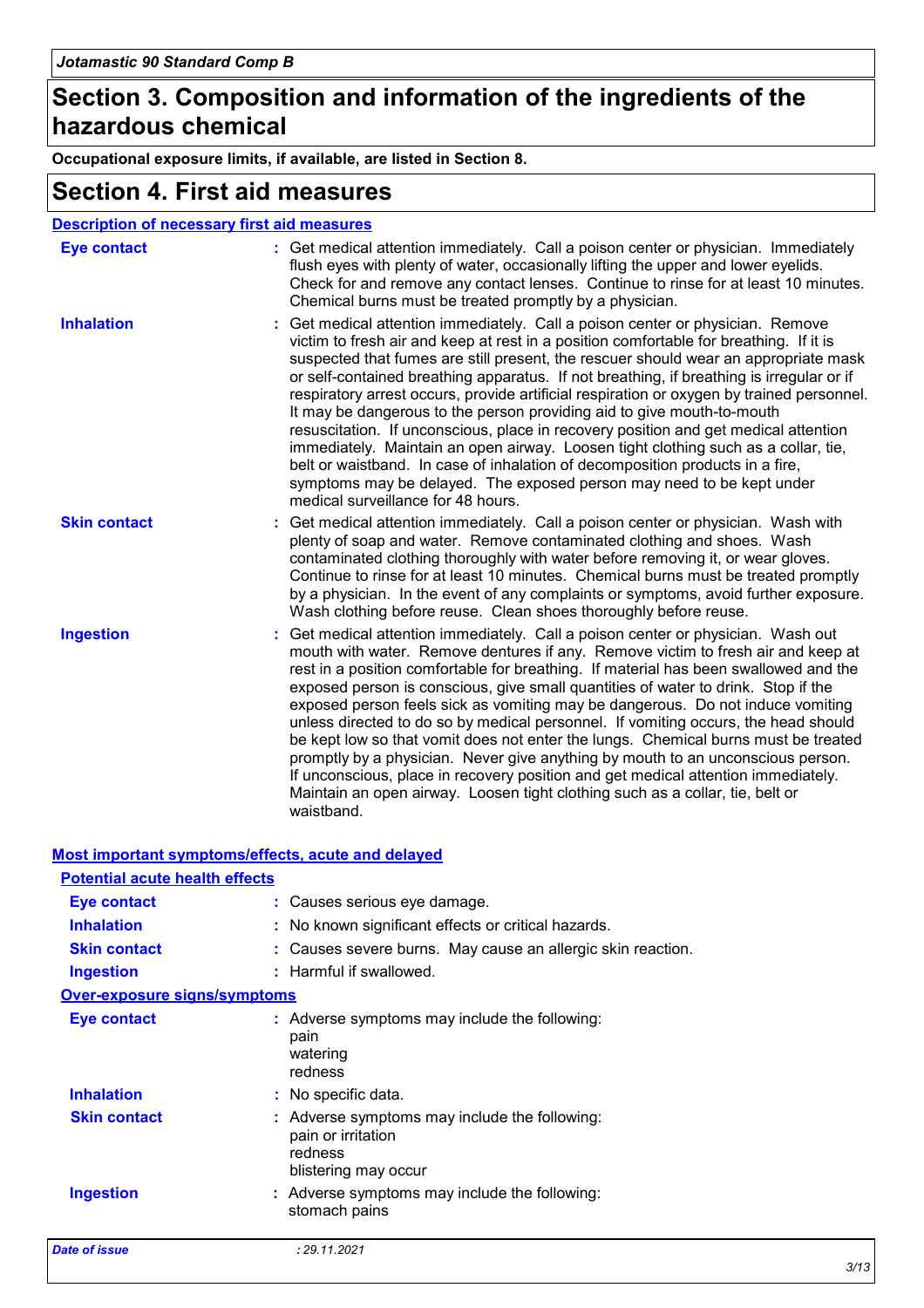## **Section 4. First aid measures**

|                                   | Indication of immediate medical attention and special treatment needed, if necessary                                                                                                                                                                                                                                                                                                                            |
|-----------------------------------|-----------------------------------------------------------------------------------------------------------------------------------------------------------------------------------------------------------------------------------------------------------------------------------------------------------------------------------------------------------------------------------------------------------------|
| <b>Notes to physician</b>         | : In case of inhalation of decomposition products in a fire, symptoms may be delayed.<br>The exposed person may need to be kept under medical surveillance for 48 hours.                                                                                                                                                                                                                                        |
| <b>Specific treatments</b>        | : No specific treatment.                                                                                                                                                                                                                                                                                                                                                                                        |
| <b>Protection of first-aiders</b> | : No action shall be taken involving any personal risk or without suitable training. If it<br>is suspected that fumes are still present, the rescuer should wear an appropriate<br>mask or self-contained breathing apparatus. It may be dangerous to the person<br>providing aid to give mouth-to-mouth resuscitation. Wash contaminated clothing<br>thoroughly with water before removing it, or wear gloves. |

**See toxicological information (Section 11)**

## **Section 5. Firefighting measures**

| <b>Extinguishing media</b>                               |                                                                                                                                                                                                                                                                                                                                                                                                                                  |
|----------------------------------------------------------|----------------------------------------------------------------------------------------------------------------------------------------------------------------------------------------------------------------------------------------------------------------------------------------------------------------------------------------------------------------------------------------------------------------------------------|
| <b>Suitable extinguishing</b><br>media                   | : Use dry chemical, $CO2$ , water spray (fog) or foam.                                                                                                                                                                                                                                                                                                                                                                           |
| <b>Unsuitable extinguishing</b><br>media                 | : Do not use water jet.                                                                                                                                                                                                                                                                                                                                                                                                          |
| <b>Specific hazards arising</b><br>from the chemical     | : Flammable liquid and vapour. Runoff to sewer may create fire or explosion hazard.<br>In a fire or if heated, a pressure increase will occur and the container may burst, with<br>the risk of a subsequent explosion. This material is toxic to aquatic life with long<br>lasting effects. Fire water contaminated with this material must be contained and<br>prevented from being discharged to any waterway, sewer or drain. |
| <b>Hazardous thermal</b><br>decomposition products       | : Decomposition products may include the following materials:<br>carbon dioxide<br>carbon monoxide<br>nitrogen oxides                                                                                                                                                                                                                                                                                                            |
| <b>Special protective actions</b><br>for fire-fighters   | : Promptly isolate the scene by removing all persons from the vicinity of the incident if<br>there is a fire. No action shall be taken involving any personal risk or without<br>suitable training. Move containers from fire area if this can be done without risk.<br>Use water spray to keep fire-exposed containers cool.                                                                                                    |
| <b>Special protective</b><br>equipment for fire-fighters | : Fire-fighters should wear appropriate protective equipment and self-contained<br>breathing apparatus (SCBA) with a full face-piece operated in positive pressure<br>mode.                                                                                                                                                                                                                                                      |

## **Section 6. Accidental release measures**

|                                  | Personal precautions, protective equipment and emergency procedures                                                                                                                                                                                                                                                                                                                                                                                                                           |
|----------------------------------|-----------------------------------------------------------------------------------------------------------------------------------------------------------------------------------------------------------------------------------------------------------------------------------------------------------------------------------------------------------------------------------------------------------------------------------------------------------------------------------------------|
| For non-emergency<br>personnel   | : No action shall be taken involving any personal risk or without suitable training.<br>Evacuate surrounding areas. Keep unnecessary and unprotected personnel from<br>entering. Do not touch or walk through spilt material. Shut off all ignition sources.<br>No flares, smoking or flames in hazard area. Do not breathe vapour or mist.<br>Provide adequate ventilation. Wear appropriate respirator when ventilation is<br>inadequate. Put on appropriate personal protective equipment. |
|                                  | For emergency responders : If specialised clothing is required to deal with the spillage, take note of any<br>information in Section 8 on suitable and unsuitable materials. See also the<br>information in "For non-emergency personnel".                                                                                                                                                                                                                                                    |
| <b>Environmental precautions</b> | : Avoid dispersal of spilt material and runoff and contact with soil, waterways, drains<br>and sewers. Inform the relevant authorities if the product has caused environmental<br>pollution (sewers, waterways, soil or air). Water polluting material. May be harmful<br>to the environment if released in large quantities. Collect spillage.                                                                                                                                               |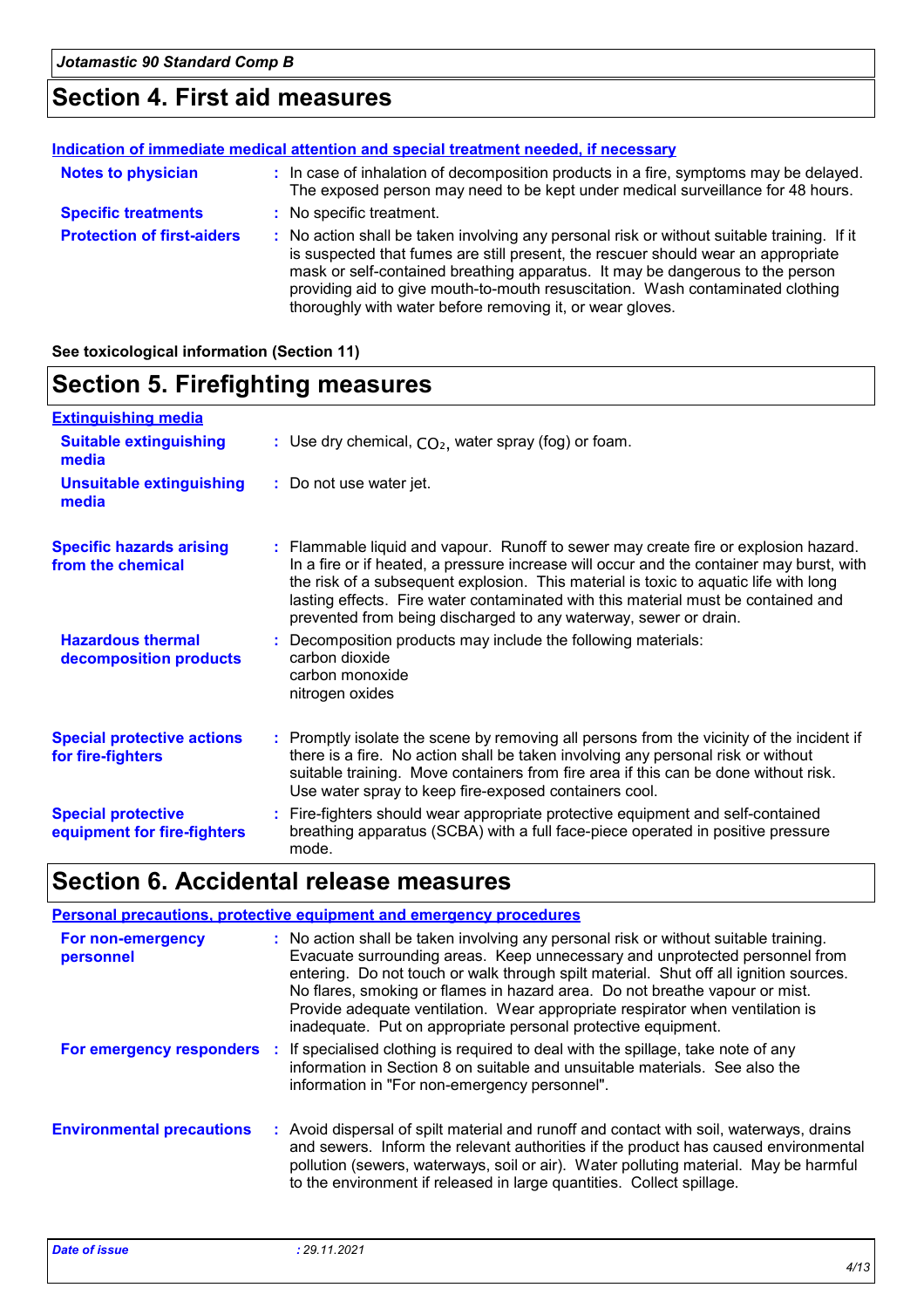### **Section 6. Accidental release measures**

#### : Stop leak if without risk. Move containers from spill area. Use spark-proof tools and explosion-proof equipment. Approach the release from upwind. Prevent entry into sewers, water courses, basements or confined areas. Wash spillages into an effluent treatment plant or proceed as follows. Contain and collect spillage with noncombustible, absorbent material e.g. sand, earth, vermiculite or diatomaceous earth and place in container for disposal according to local regulations (see Section 13). Dispose of via a licensed waste disposal contractor. Contaminated absorbent material may pose the same hazard as the spilt product. Note: see Section 1 for emergency contact information and Section 13 for waste disposal. **Large spill :** : Stop leak if without risk. Move containers from spill area. Use spark-proof tools and explosion-proof equipment. Dilute with water and mop up if water-soluble. Alternatively, or if water-insoluble, absorb with an inert dry material and place in an appropriate waste disposal container. Dispose of via a licensed waste disposal contractor. **Small spill : Methods and material for containment and cleaning up**

## **Section 7. Handling and storage**

#### **Precautions for safe handling**

| <b>Protective measures</b>                                                       | : Put on appropriate personal protective equipment (see Section 8). Persons with a<br>history of skin sensitization problems should not be employed in any process in<br>which this product is used. Do not get in eyes or on skin or clothing. Do not breathe<br>vapour or mist. Do not ingest. Avoid release to the environment. Use only with<br>adequate ventilation. Wear appropriate respirator when ventilation is inadequate.<br>Do not enter storage areas and confined spaces unless adequately ventilated. Keep<br>in the original container or an approved alternative made from a compatible material,<br>kept tightly closed when not in use. Store and use away from heat, sparks, open<br>flame or any other ignition source. Use explosion-proof electrical (ventilating,<br>lighting and material handling) equipment. Use only non-sparking tools. Take<br>precautionary measures against electrostatic discharges. Empty containers retain<br>product residue and can be hazardous. Do not reuse container. |
|----------------------------------------------------------------------------------|---------------------------------------------------------------------------------------------------------------------------------------------------------------------------------------------------------------------------------------------------------------------------------------------------------------------------------------------------------------------------------------------------------------------------------------------------------------------------------------------------------------------------------------------------------------------------------------------------------------------------------------------------------------------------------------------------------------------------------------------------------------------------------------------------------------------------------------------------------------------------------------------------------------------------------------------------------------------------------------------------------------------------------|
| <b>Advice on general</b><br>occupational hygiene                                 | : Eating, drinking and smoking should be prohibited in areas where this material is<br>handled, stored and processed. Workers should wash hands and face before<br>eating, drinking and smoking. Remove contaminated clothing and protective<br>equipment before entering eating areas. See also Section 8 for additional<br>information on hygiene measures.                                                                                                                                                                                                                                                                                                                                                                                                                                                                                                                                                                                                                                                                   |
| <b>Conditions for safe storage,</b><br>including any<br><b>incompatibilities</b> | : Store in accordance with local regulations. Store in a segregated and approved<br>area. Store in original container protected from direct sunlight in a dry, cool and well-<br>ventilated area, away from incompatible materials (see Section 10) and food and<br>drink. Store locked up. Eliminate all ignition sources. Separate from oxidising<br>materials. Keep container tightly closed and sealed until ready for use. Containers<br>that have been opened must be carefully resealed and kept upright to prevent<br>leakage. Do not store in unlabelled containers. Use appropriate containment to<br>avoid environmental contamination. See Section 10 for incompatible materials<br>before handling or use.                                                                                                                                                                                                                                                                                                         |

## **Section 8. Exposure controls/personal protection**

#### **Control parameters**

#### **Occupational exposure limits**

| <b>Ingredient name</b> |              | <b>Exposure limits</b>                                                                                                                                                                                                                               |
|------------------------|--------------|------------------------------------------------------------------------------------------------------------------------------------------------------------------------------------------------------------------------------------------------------|
| benzyl alcohol         |              | DFG MAC-values list (Germany, 8/2020).<br>Absorbed through skin.<br>PEAK: 44 mg/m <sup>3</sup> , 4 times per shift, 15<br>l minutes.<br>PEAK: 10 ppm, 4 times per shift, 15<br>minutes.<br>TWA: 22 mg/m <sup>3</sup> 8 hours.<br>TWA: 5 ppm 8 hours. |
| <b>Date of issue</b>   | : 29.11.2021 |                                                                                                                                                                                                                                                      |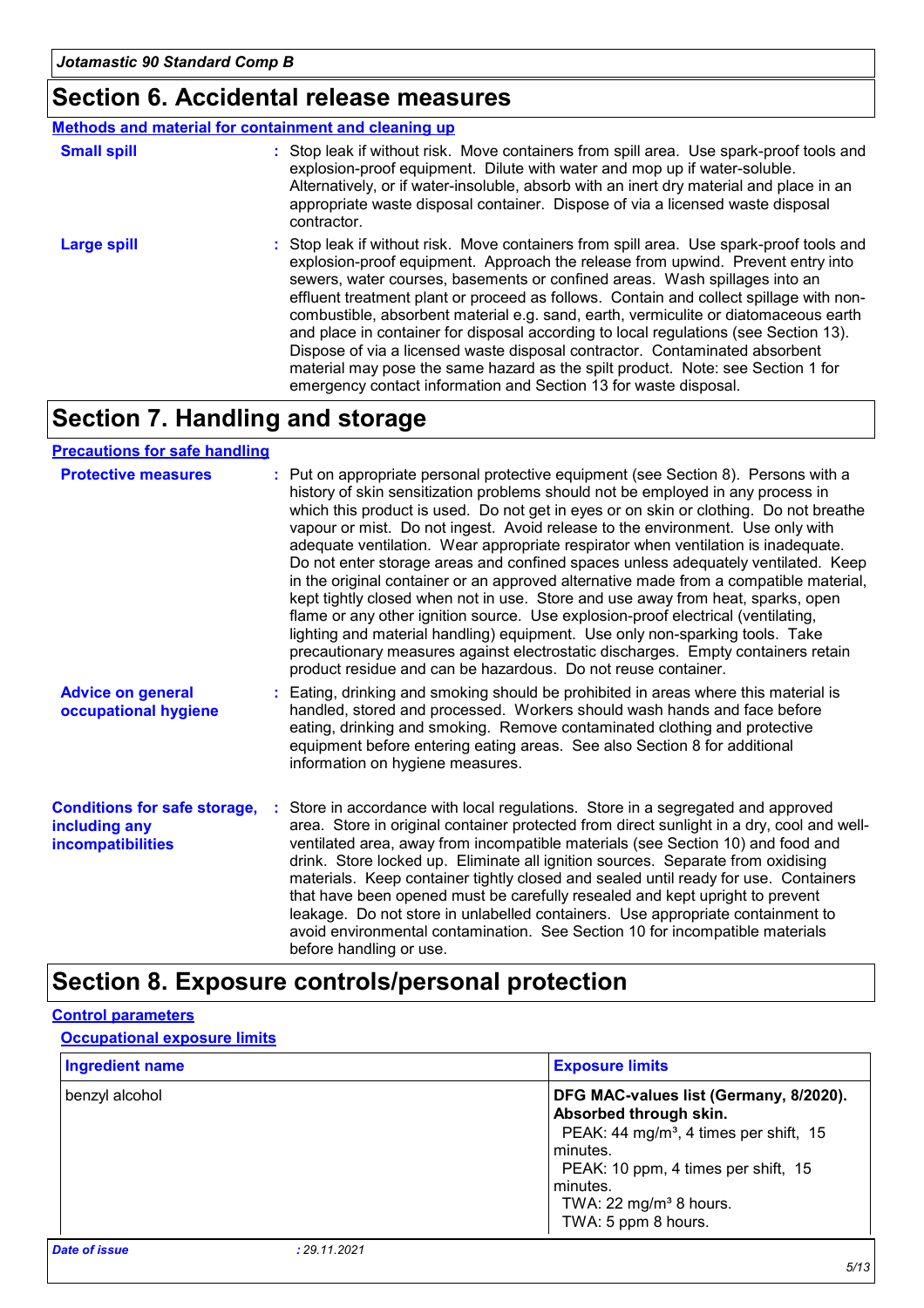## **Section 8. Exposure controls/personal protection**

| xylene                                                        |                                                                                                                                                                                                                       | DOSH USECHH (Malaysia, 4/2000).<br>TWA: 434 mg/m <sup>3</sup> 8 hours.                                                                                                                                                                                                                                                                                                                                                                                                                                                                                                                                      |  |  |
|---------------------------------------------------------------|-----------------------------------------------------------------------------------------------------------------------------------------------------------------------------------------------------------------------|-------------------------------------------------------------------------------------------------------------------------------------------------------------------------------------------------------------------------------------------------------------------------------------------------------------------------------------------------------------------------------------------------------------------------------------------------------------------------------------------------------------------------------------------------------------------------------------------------------------|--|--|
| 3-aminomethyl-3,5,5-trimethylcyclohexylamine<br>Ethyl benzene |                                                                                                                                                                                                                       | TWA: 100 bpj 8 hours.<br>DFG MAC-values list (Germany, 8/2020).<br>Skin sensitiser.<br>DOSH USECHH (Malaysia, 4/2000).<br>TWA: 100 bpj 8 hours.<br>TWA: 434 mg/m <sup>3</sup> 8 hours.                                                                                                                                                                                                                                                                                                                                                                                                                      |  |  |
| <b>Appropriate engineering</b><br>controls                    | limits. Use explosion-proof ventilation equipment.                                                                                                                                                                    | : Use only with adequate ventilation. Use process enclosures, local exhaust<br>ventilation or other engineering controls to keep worker exposure to airborne<br>contaminants below any recommended or statutory limits. The engineering controls<br>also need to keep gas, vapour or dust concentrations below any lower explosive                                                                                                                                                                                                                                                                          |  |  |
| <b>Environmental exposure</b><br><b>controls</b>              |                                                                                                                                                                                                                       | : Emissions from ventilation or work process equipment should be checked to ensure<br>they comply with the requirements of environmental protection legislation. In some<br>cases, fume scrubbers, filters or engineering modifications to the process<br>equipment will be necessary to reduce emissions to acceptable levels.                                                                                                                                                                                                                                                                             |  |  |
| <b>Individual protection measures</b>                         |                                                                                                                                                                                                                       |                                                                                                                                                                                                                                                                                                                                                                                                                                                                                                                                                                                                             |  |  |
| <b>Hygiene measures</b>                                       | showers are close to the workstation location.                                                                                                                                                                        | : Wash hands, forearms and face thoroughly after handling chemical products, before<br>eating, smoking and using the lavatory and at the end of the working period.<br>Appropriate techniques should be used to remove potentially contaminated clothing.<br>Contaminated work clothing should not be allowed out of the workplace. Wash<br>contaminated clothing before reusing. Ensure that eyewash stations and safety                                                                                                                                                                                   |  |  |
| <b>Eye/face protection</b>                                    | instead.                                                                                                                                                                                                              | : Safety eyewear complying to EN 166 should be used when a risk assessment<br>indicates this is necessary to avoid exposure to liquid splashes, mists, gases or<br>dusts. If contact is possible, the following protection should be worn, unless the<br>assessment indicates a higher degree of protection: chemical splash goggles and/<br>or face shield. If inhalation hazards exist, a full-face respirator may be required                                                                                                                                                                            |  |  |
| <b>Skin protection</b>                                        |                                                                                                                                                                                                                       |                                                                                                                                                                                                                                                                                                                                                                                                                                                                                                                                                                                                             |  |  |
| <b>Hand protection</b>                                        | estimated.                                                                                                                                                                                                            | : Chemical-resistant, impervious gloves complying with an approved standard should<br>be worn at all times when handling chemical products if a risk assessment indicates<br>this is necessary. Considering the parameters specified by the glove manufacturer,<br>check during use that the gloves are still retaining their protective properties. It<br>should be noted that the time to breakthrough for any glove material may be<br>different for different glove manufacturers. In the case of mixtures, consisting of<br>several substances, the protection time of the gloves cannot be accurately |  |  |
|                                                               | resistance to any individual or combination of chemicals.<br>storage, maintenance and replacement must be followed.<br>material.<br>correctly.<br>damage and poor maintenance.<br>applied once exposure has occurred. | There is no one glove material or combination of materials that will give unlimited<br>The breakthrough time must be greater than the end use time of the product.<br>The instructions and information provided by the glove manufacturer on use,<br>Gloves should be replaced regularly and if there is any sign of damage to the glove<br>Always ensure that gloves are free from defects and that they are stored and used<br>The performance or effectiveness of the glove may be reduced by physical/chemical<br>Barrier creams may help to protect the exposed areas of the skin but should not be    |  |  |
|                                                               | Wear suitable gloves tested to EN374.<br>May be used, gloves(breakthrough time) 4 - 8 hours: PVC, neoprene                                                                                                            |                                                                                                                                                                                                                                                                                                                                                                                                                                                                                                                                                                                                             |  |  |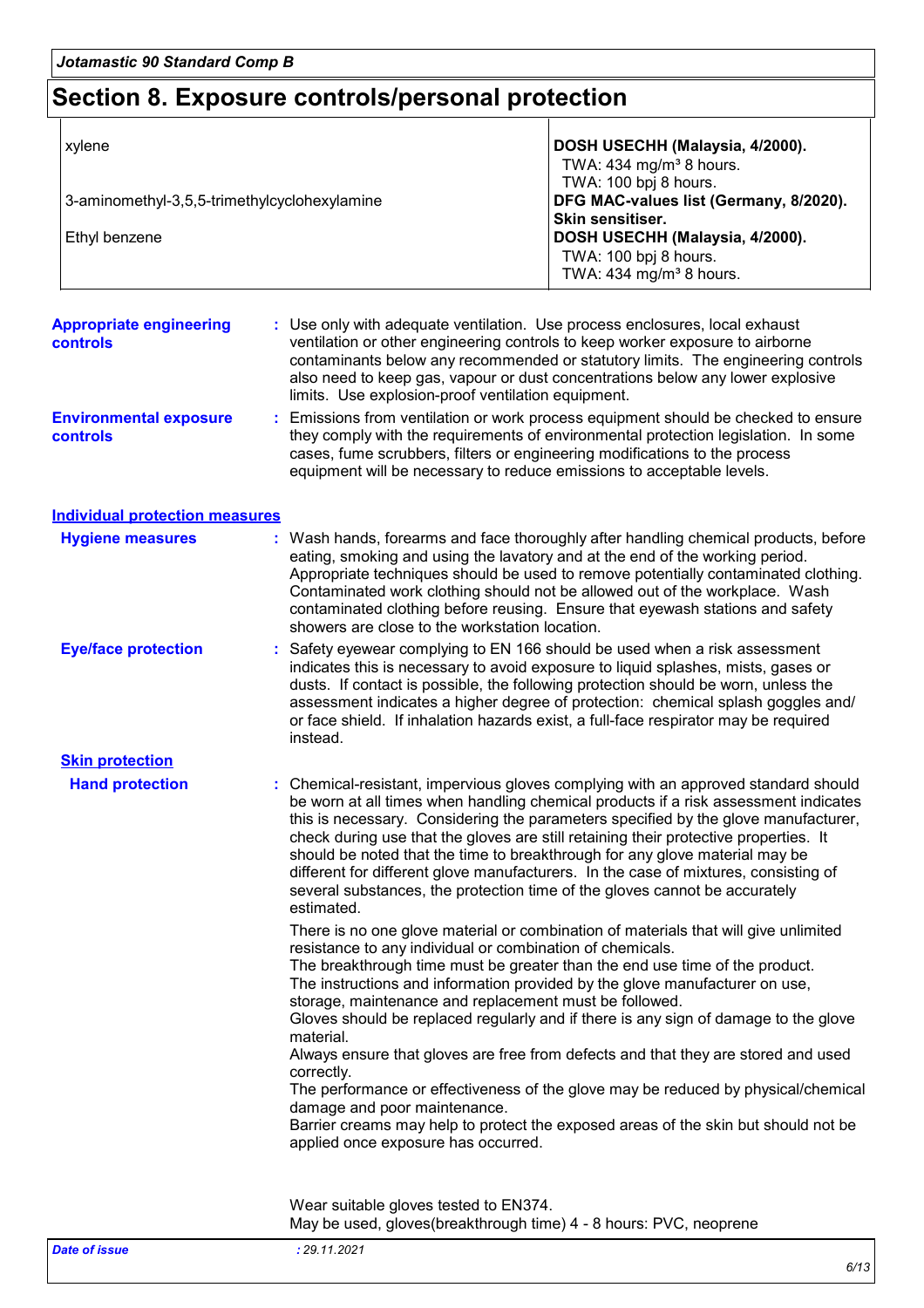## **Section 8. Exposure controls/personal protection**

|                               | Recommended, gloves(breakthrough time) > 8 hours: 4H, Teflon, fluor rubber,<br>Viton <sup>®</sup> , polyvinyl alcohol (PVA), nitrile rubber, butyl rubber                                                                                                                                                                                                                                                                     |
|-------------------------------|-------------------------------------------------------------------------------------------------------------------------------------------------------------------------------------------------------------------------------------------------------------------------------------------------------------------------------------------------------------------------------------------------------------------------------|
| <b>Body protection</b>        | : Personal protective equipment for the body should be selected based on the task<br>being performed and the risks involved and should be approved by a specialist<br>before handling this product. When there is a risk of ignition from static electricity,<br>wear anti-static protective clothing. For the greatest protection from static<br>discharges, clothing should include anti-static overalls, boots and gloves. |
| <b>Other skin protection</b>  | : Appropriate footwear and any additional skin protection measures should be<br>selected based on the task being performed and the risks involved and should be<br>approved by a specialist before handling this product.                                                                                                                                                                                                     |
| <b>Respiratory protection</b> | : If workers are exposed to concentrations above the exposure limit, they must use a<br>respirator according to EN 140. Use respiratory mask with charcoal and dust filter<br>when spraying this product, according to EN 14387(as filter combination A2-P2). In<br>confined spaces, use compressed-air or fresh-air respiratory equipment. When use<br>of roller or brush, consider use of charcoalfilter.                   |

## **Section 9. Physical and chemical properties**

| <b>Appearance</b>                                 |                                                                                                                                        |
|---------------------------------------------------|----------------------------------------------------------------------------------------------------------------------------------------|
| <b>Physical state</b>                             | $:$ Liquid.                                                                                                                            |
| <b>Colour</b>                                     | : Colourless.                                                                                                                          |
| <b>Odour</b>                                      | : Characteristic.                                                                                                                      |
| <b>Odour threshold</b>                            | : Not applicable.                                                                                                                      |
| pH                                                | : Not applicable.                                                                                                                      |
| <b>Melting point</b>                              | : Not applicable.                                                                                                                      |
| <b>Boiling point</b>                              | : Lowest known value: $136.1^{\circ}$ C (277 $^{\circ}$ F) (ethylbenzene). Weighted average: 228.19 $^{\circ}$ C<br>$(442.7^{\circ}F)$ |
| <b>Flash point</b>                                | : Closed cup: 39°C (102.2°F)                                                                                                           |
| <b>Evaporation rate</b>                           | : Highest known value: 0.84 (ethylbenzene) Weighted average: 0.37 compared with<br>butyl acetate                                       |
| <b>Flammability (solid, gas)</b>                  | : Not applicable.                                                                                                                      |
| Lower and upper explosive<br>(flammable) limits   | $: 0.8 - 13%$                                                                                                                          |
| <b>Vapour pressure</b>                            | : Highest known value: 1.2 kPa (9.3 mm Hg) (at $20^{\circ}$ C) (ethylbenzene). Weighted<br>average: 0.22 kPa (1.65 mm Hg) (at 20°C)    |
| <b>Vapour density</b>                             | : Highest known value: 3.7 (Air = 1) (benzyl alcohol). Weighted average: 3.7 (Air =<br>1)                                              |
| <b>Relative density</b>                           | : $1.01$ g/cm <sup>3</sup>                                                                                                             |
| <b>Solubility</b>                                 | : Insoluble in the following materials: cold water and hot water.                                                                      |
| <b>Partition coefficient: n-</b><br>octanol/water | : Not available.                                                                                                                       |
| <b>Auto-ignition temperature</b>                  | : Lowest known value: >375°C (>707°F) (hydrocarbons, c9-unsatd., polymd.).                                                             |
| <b>Decomposition temperature</b>                  | : Not available.                                                                                                                       |
| <b>Viscosity</b>                                  | : Kinematic (40°C): >0.205 cm <sup>2</sup> /s (>20.5 cSt)                                                                              |

## **Section 10. Stability and reactivity**

| <b>Reactivity</b>                                   | : No specific test data related to reactivity available for this product or its ingredients. |
|-----------------------------------------------------|----------------------------------------------------------------------------------------------|
| <b>Chemical stability</b>                           | : The product is stable.                                                                     |
| <b>Possibility of hazardous</b><br><b>reactions</b> | : Under normal conditions of storage and use, hazardous reactions will not occur.            |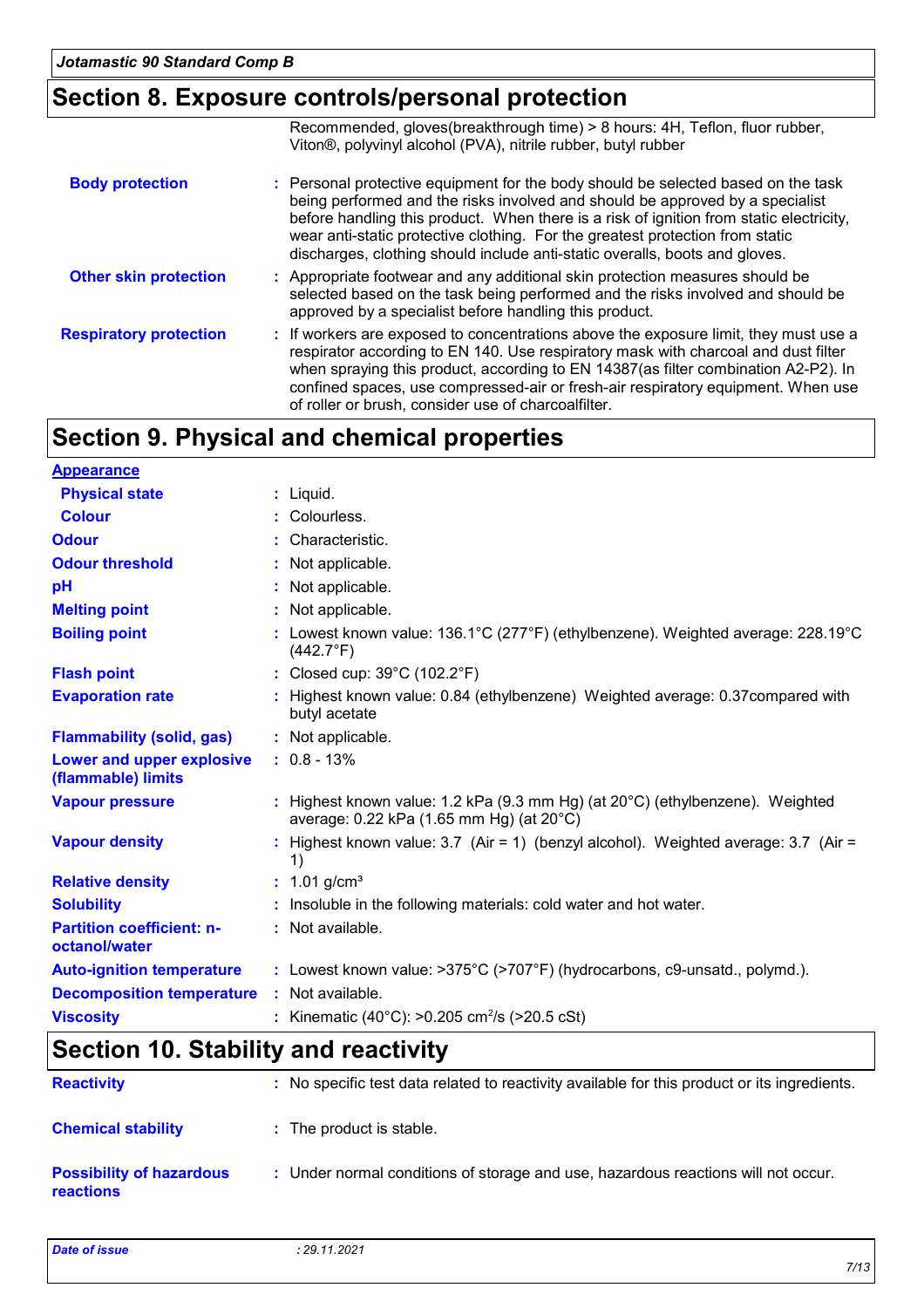## **Section 10. Stability and reactivity**

| <b>Conditions to avoid</b>                 | : Avoid all possible sources of ignition (spark or flame). Do not pressurise, cut, weld,<br>braze, solder, drill, grind or expose containers to heat or sources of ignition. |
|--------------------------------------------|------------------------------------------------------------------------------------------------------------------------------------------------------------------------------|
| <b>Incompatible materials</b>              | : Reactive or incompatible with the following materials:<br>oxidising materials                                                                                              |
| <b>Hazardous decomposition</b><br>products | : Under normal conditions of storage and use, hazardous decomposition products<br>should not be produced.                                                                    |

## **Section 11. Toxicological information**

#### **Information on toxicological effects**

#### **Acute toxicity**

| <b>Product/ingredient name</b> | <b>Result</b>                 | <b>Species</b> | <b>Dose</b>       | <b>Exposure</b> |
|--------------------------------|-------------------------------|----------------|-------------------|-----------------|
| benzyl alcohol                 | LD50 Oral                     | Rat            | 1230 mg/kg        |                 |
| hydrocarbons,                  | LD50 Dermal                   | Rat            | >2000 mg/kg       |                 |
| C9-unsaturated, polymerized    |                               |                |                   |                 |
|                                | LD50 Oral                     | Rat            | $>2000$ mg/kg     |                 |
| xylene                         | <b>LC50 Inhalation Vapour</b> | Rat            | $20 \text{ mg/l}$ | 4 hours         |
|                                | LD50 Oral                     | Rat            | 4300 mg/kg        |                 |
|                                | <b>TDLo Dermal</b>            | Rabbit         | 4300 mg/kg        |                 |
| 3-aminomethyl-                 | LD50 Oral                     | Rat            | 1030 mg/kg        |                 |
| 3,5,5-trimethylcyclohexylamine |                               |                |                   |                 |
| Phenol, styrenated             | LD50 Dermal                   | Rabbit         | >5010 mg/kg       |                 |
|                                | LD50 Oral                     | Rat            | 2500 mg/kg        |                 |
| Ethyl benzene                  | <b>LC50 Inhalation Vapour</b> | Rat - Male     | $17.8$ mg/l       | 4 hours         |
|                                | LD50 Dermal                   | Rabbit         | >5000 mg/kg       |                 |
|                                | LD50 Oral                     | Rat            | 3500 mg/kg        |                 |
| 2-methylpentane-               | LD50 Oral                     | Rat            | 1690 mg/kg        |                 |
| 1,5-diamine                    |                               |                |                   |                 |

#### **Irritation/Corrosion**

| <b>Product/ingredient name</b>  | <b>Result</b>          | <b>Species</b>                     | <b>Score</b> | <b>Exposure</b>           | <b>Observation</b> |
|---------------------------------|------------------------|------------------------------------|--------------|---------------------------|--------------------|
| aminepoxyadduct                 | Eyes - Irritant        | Mammal -<br>species<br>unspecified |              |                           |                    |
| benzyl alcohol                  | Eyes - Mild irritant   | Mammal -<br>species<br>unspecified |              |                           |                    |
| xylene                          | Eyes - Mild irritant   | Rabbit                             |              | 87 milligrams             |                    |
|                                 | Skin - Mild irritant   | Rat                                |              | 8 hours 60<br>microliters |                    |
| Phenol, methylstyrenated        | Skin - Mild irritant   | Mammal -<br>species<br>unspecified |              |                           |                    |
| Phenol, styrenated              | Eyes - Mild irritant   | Rabbit                             |              | 0.1 Mililiters            |                    |
|                                 | Skin - Mild irritant   | Rabbit                             |              | 0.5 Mililiters            |                    |
|                                 | Skin - Mild irritant   | Mammal -<br>species<br>unspecified |              |                           |                    |
| 2-methylpentane-<br>1,5-diamine | Eyes - Severe irritant | Rabbit                             |              | 0.1 Mililiters            |                    |
|                                 | Skin - Severe irritant | Rabbit                             |              | 0.5 Mililiters            | -                  |

#### **Sensitisation**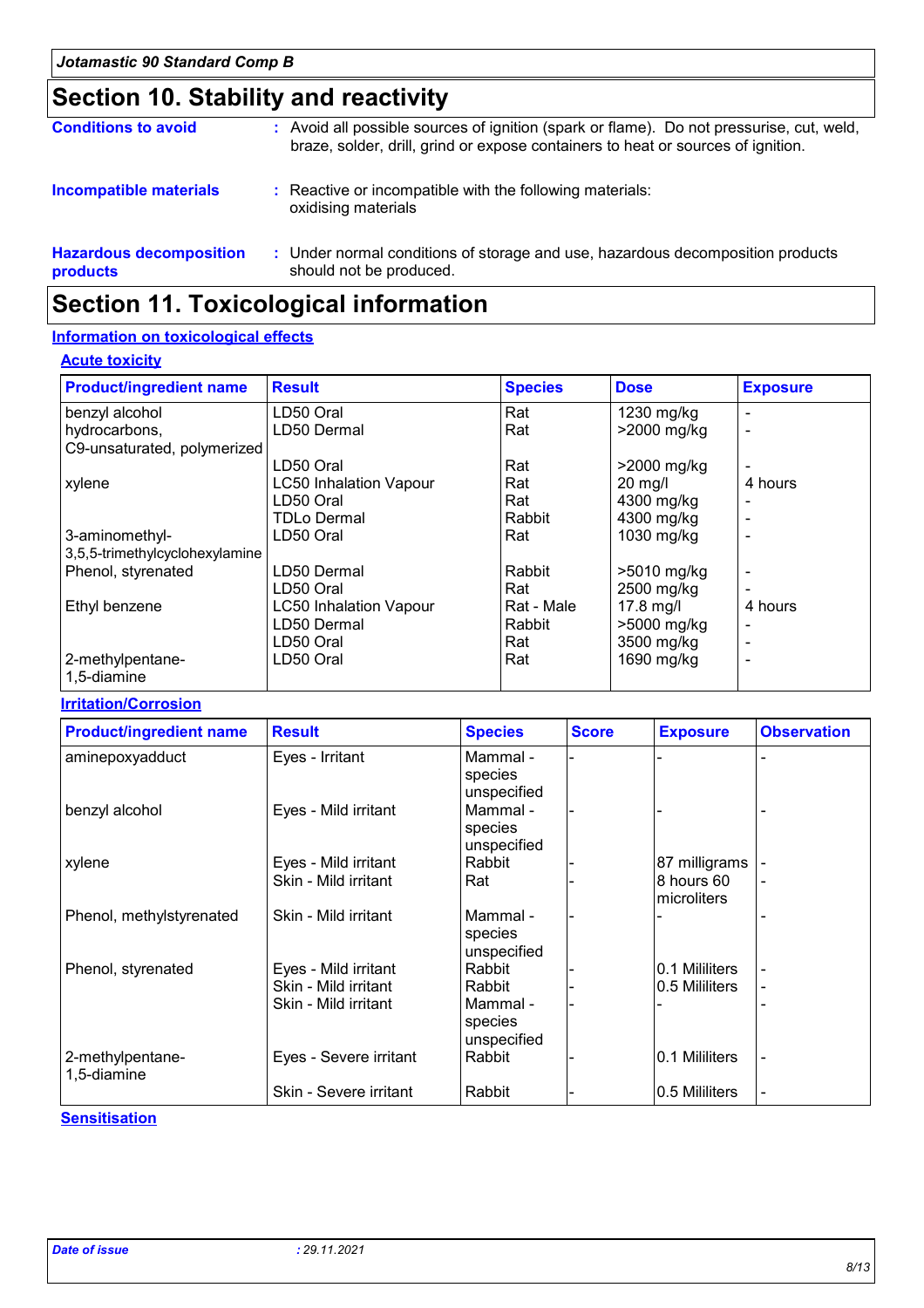## **Section 11. Toxicological information**

| <b>Product/ingredient name</b>                   | <b>Route of</b><br>exposure | <b>Species</b>                  | <b>Result</b> |
|--------------------------------------------------|-----------------------------|---------------------------------|---------------|
| aminepoxyadduct                                  | skin                        | Mammal - species<br>unspecified | Sensitising   |
| hydrocarbons,<br>C9-unsaturated, polymerized     | skin                        | Mouse                           | Sensitising   |
| 3-aminomethyl-<br>3,5,5-trimethylcyclohexylamine | skin                        | Mammal - species<br>unspecified | Sensitising   |
| Phenol, methylstyrenated                         | skin                        | Mammal - species<br>unspecified | Sensitising   |
| Phenol, styrenated                               | skin                        | Mammal - species<br>unspecified | Sensitising   |

#### **Mutagenicity**

Not available.

#### **Carcinogenicity**

Not available.

#### **Reproductive toxicity**

Not available.

#### **Teratogenicity**

Not available.

#### **Specific target organ toxicity (single exposure)**

| <b>Name</b>                 | <b>Category</b> | <b>Route of</b><br>exposure | <b>Target organs</b>              |
|-----------------------------|-----------------|-----------------------------|-----------------------------------|
| xylene                      | Category 3      |                             | Respiratory tract<br>l irritation |
| 2-methylpentane-1,5-diamine | Category 3      |                             | Respiratory tract<br>irritation   |

#### **Specific target organ toxicity (repeated exposure)**

| <b>Name</b>   | <b>Category</b> | <b>Route of</b><br><b>exposure</b> | <b>Target organs</b> |
|---------------|-----------------|------------------------------------|----------------------|
| Ethyl benzene | Category 2      |                                    | hearing organs       |

#### **Aspiration hazard**

| <b>Name</b>     | Result                                |
|-----------------|---------------------------------------|
| <b>xylene</b>   | <b>ASPIRATION HAZARD - Category 1</b> |
| l Ethvl benzene | <b>ASPIRATION HAZARD - Category 1</b> |

### **Information on likely routes :** Not available.

**of exposure**

| of exposure |  |  |
|-------------|--|--|
|             |  |  |

|  | <b>OI EXPOSURE</b> |  |  |
|--|--------------------|--|--|
|  |                    |  |  |

| <b>Potential acute health effects</b> |                                                             |  |
|---------------------------------------|-------------------------------------------------------------|--|
| Eye contact                           | : Causes serious eye damage.                                |  |
| <b>Inhalation</b>                     | : No known significant effects or critical hazards.         |  |
| <b>Skin contact</b>                   | : Causes severe burns. May cause an allergic skin reaction. |  |
| <b>Ingestion</b>                      | : Harmful if swallowed.                                     |  |

#### **Symptoms related to the physical, chemical and toxicological characteristics**

| <b>Eve contact</b>   | : Adverse symptoms may include the following:<br>pain |      |
|----------------------|-------------------------------------------------------|------|
| <b>Date of issue</b> | : 29.11.2021                                          | 0/11 |
|                      |                                                       |      |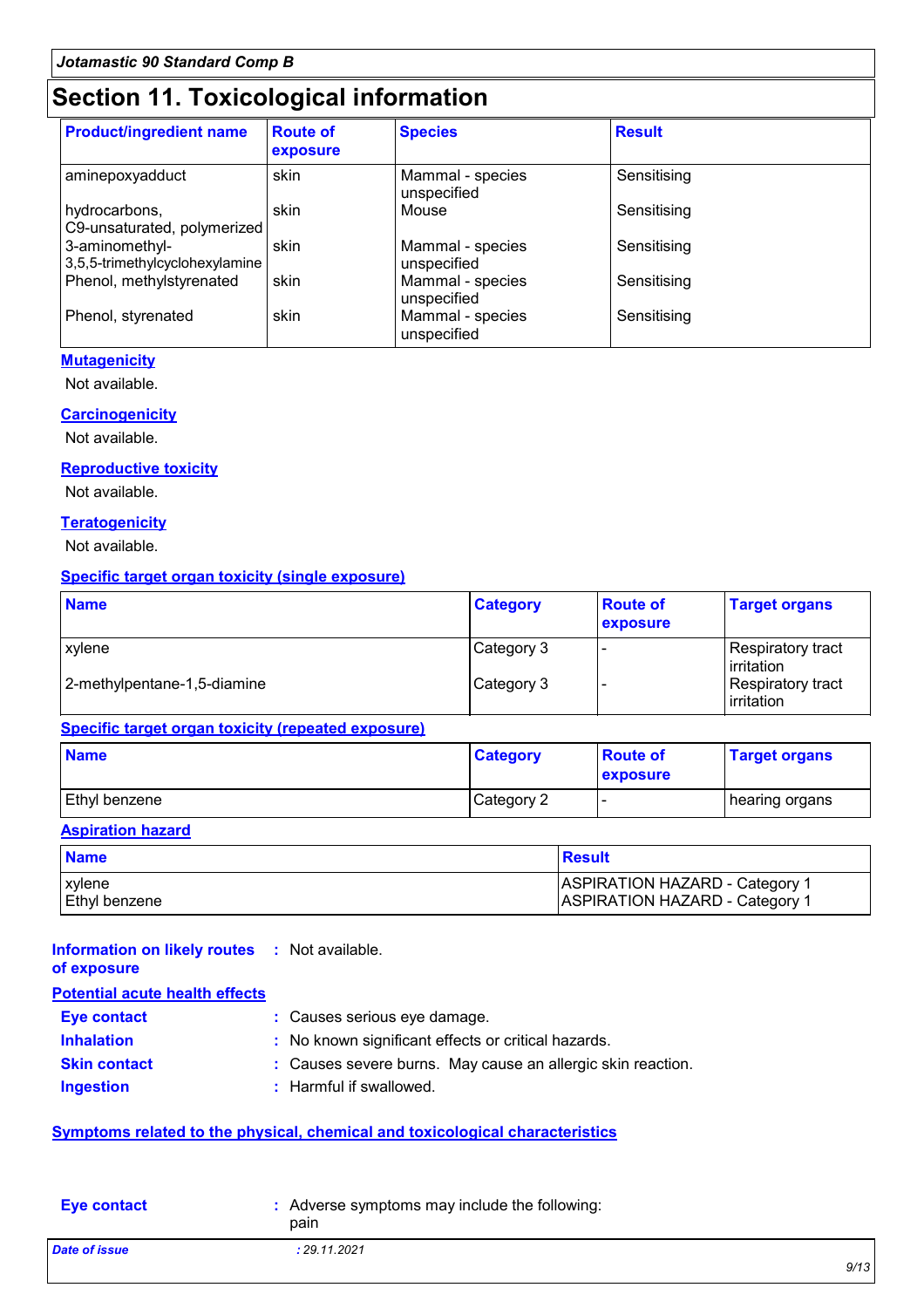## **Section 11. Toxicological information**

| <b>Inhalation</b>   | watering<br>redness<br>: No specific data.                                                             |
|---------------------|--------------------------------------------------------------------------------------------------------|
| <b>Skin contact</b> | : Adverse symptoms may include the following:<br>pain or irritation<br>redness<br>blistering may occur |
| <b>Ingestion</b>    | : Adverse symptoms may include the following:<br>stomach pains                                         |

|                                                   | Delayed and immediate effects as well as chronic effects from short and long-term exposure               |
|---------------------------------------------------|----------------------------------------------------------------------------------------------------------|
| <b>Short term exposure</b>                        |                                                                                                          |
| <b>Potential immediate</b><br><b>effects</b>      | : Not available.                                                                                         |
| <b>Potential delayed effects</b>                  | : Not available.                                                                                         |
| <b>Long term exposure</b>                         |                                                                                                          |
| <b>Potential immediate</b><br>effects             | : Not available.                                                                                         |
| <b>Potential delayed effects : Not available.</b> |                                                                                                          |
| <b>Potential chronic health effects</b>           |                                                                                                          |
| Not available.                                    |                                                                                                          |
| <b>General</b>                                    | : Once sensitized, a severe allergic reaction may occur when subsequently exposed<br>to very low levels. |
| <b>Carcinogenicity</b>                            | : No known significant effects or critical hazards.                                                      |
| <b>Mutagenicity</b>                               | : No known significant effects or critical hazards.                                                      |
| <b>Teratogenicity</b>                             | : No known significant effects or critical hazards.                                                      |
| <b>Developmental effects</b>                      | : No known significant effects or critical hazards.                                                      |

#### **Fertility effects :** No known significant effects or critical hazards.

#### **Numerical measures of toxicity**

#### **Acute toxicity estimates**

| <b>Route</b>         | <b>ATE value</b> |
|----------------------|------------------|
| Oral                 | 1122.99 mg/kg    |
| Dermal               | 8967.15 mg/kg    |
| Inhalation (vapours) | 43.54 mg/l       |

## **Section 12. Ecological information**

#### **Toxicity**

| <b>Product/ingredient name</b>                   | <b>Result</b>                               | <b>Species</b>                             | <b>Exposure</b> |
|--------------------------------------------------|---------------------------------------------|--------------------------------------------|-----------------|
| aminepoxyadduct                                  | Acute EC50 8.1 mg/l                         | Algae - Pseudokirchneriella<br>subcapitata | 72 hours        |
|                                                  | Acute EC50 5.7 mg/l                         | Daphnia - Daphnia magna                    | 48 hours        |
|                                                  | Acute LC50 7.9 mg/l                         | Fish - Oncorhynchus Mykiss                 | 96 hours        |
| xylene                                           | Acute LC50 8500 µg/l Marine water           | Crustaceans - Palaemonetes<br>pugio        | 48 hours        |
|                                                  | Acute LC50 13400 µg/l Fresh water           | Fish - Pimephales promelas                 | 96 hours        |
| 3-aminomethyl-<br>3,5,5-trimethylcyclohexylamine | Acute EC50 17.4 to 21.5 mg/l Fresh<br>water | Daphnia - Daphnia magna                    | 48 hours        |
|                                                  | Acute IC50 37 mg/l                          | Algae                                      | 72 hours        |
| Phenol, styrenated                               | Acute EC50 100 mg/l                         | Algae                                      | 72 hours        |
| <b>Date of issue</b>                             | : 29.11.2021                                |                                            |                 |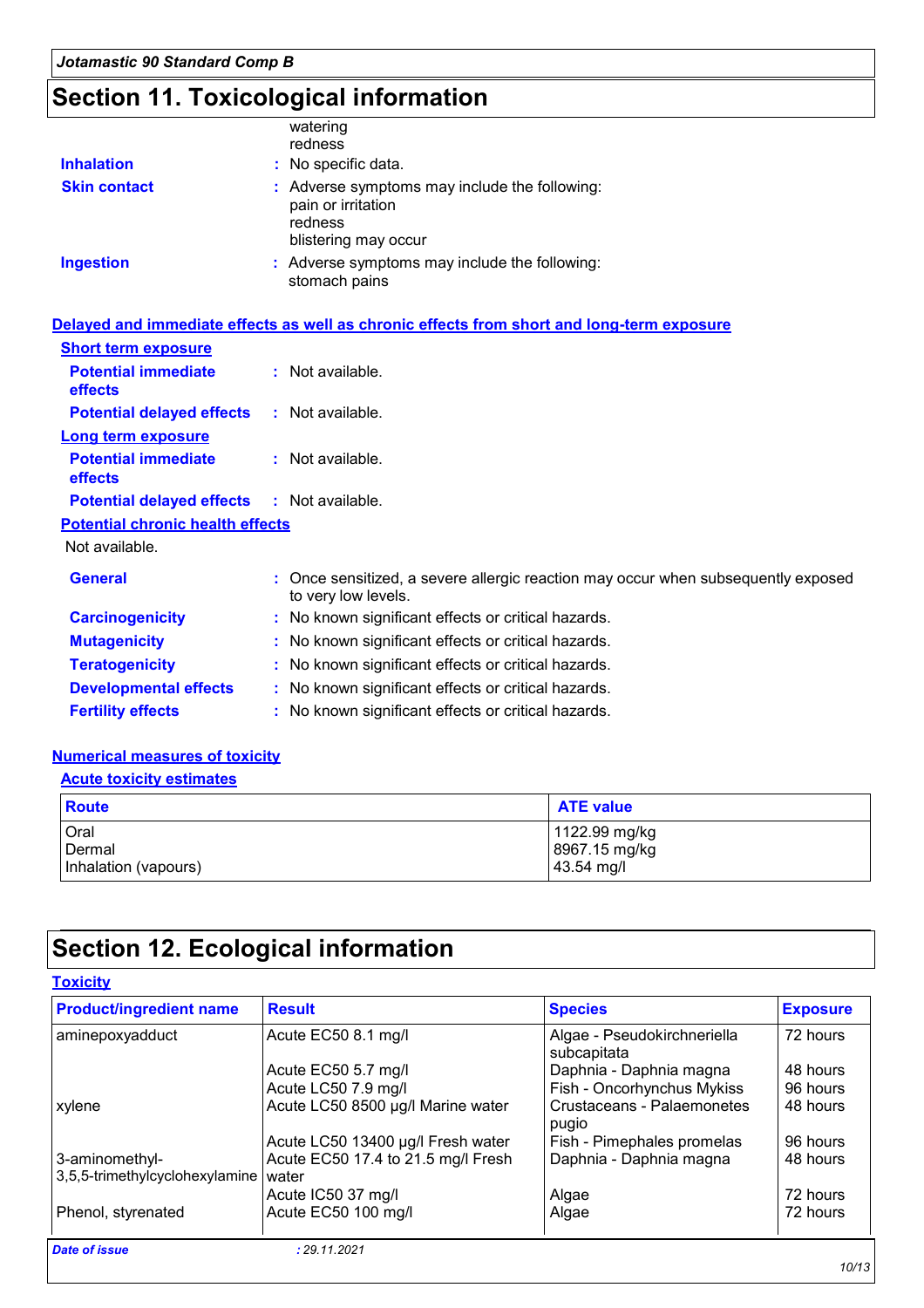## **Section 12. Ecological information**

|                 | Acute EC50 54 mg/l                | Daphnia                      | 48 hours |
|-----------------|-----------------------------------|------------------------------|----------|
|                 | Acute LC50 25.8 mg/l              | Fish                         | 96 hours |
| l Ethvl benzene | Acute EC50 7700 µg/l Marine water | Algae - Skeletonema costatum | 96 hours |
|                 | Acute EC50 2.93 mg/l              | Daphnia                      | 48 hours |
|                 | Acute LC50 4.2 mg/l               | Fish                         | 96 hours |

#### **Persistence and degradability**

| <b>Product/ingredient name</b>                                                                  | <b>Test</b>              | <b>Result</b>               |                   | <b>Dose</b> | <b>Inoculum</b>                                  |
|-------------------------------------------------------------------------------------------------|--------------------------|-----------------------------|-------------------|-------------|--------------------------------------------------|
| aminepoxyadduct                                                                                 |                          | 0 % - Not readily - 28 days |                   |             |                                                  |
| <b>Product/ingredient name</b>                                                                  | <b>Aquatic half-life</b> |                             | <b>Photolysis</b> |             | <b>Biodegradability</b>                          |
| aminepoxyadduct<br>benzyl alcohol<br>xylene<br>3-aminomethyl-<br>3,5,5-trimethylcyclohexylamine |                          |                             |                   |             | Not readily<br>Readily<br>Readily<br>Not readily |
| Ethyl benzene                                                                                   |                          |                             |                   |             | Readily                                          |

#### **Bioaccumulative potential**

| <b>Product/ingredient name</b> | LogP <sub>ow</sub> | <b>BCF</b>  | <b>Potential</b> |
|--------------------------------|--------------------|-------------|------------------|
| benzyl alcohol                 | 0.87               | < 100       | low              |
| hydrocarbons,                  | 3.627              |             | low              |
| C9-unsaturated, polymerized    |                    |             |                  |
| xylene                         | 3.12               | 8.1 to 25.9 | low              |
| 3-aminomethyl-                 | 0.99               |             | low              |
| 3,5,5-trimethylcyclohexylamine |                    |             |                  |
| Phenol, methylstyrenated       | 3.627              |             | low              |
| Ethyl benzene                  | 3.6                |             | low              |

#### **Mobility in soil**

**Soil/water partition coefficient (KOC)**

**:** Not available.

**Other adverse effects :** No known significant effects or critical hazards.

### **Section 13. Disposal information**

The generation of waste should be avoided or minimised wherever possible. Disposal of this product, solutions and any by-products should at all times comply with the requirements of environmental protection and waste disposal legislation and any regional local authority requirements. Dispose of surplus and nonrecyclable products via a licensed waste disposal contractor. Waste should not be disposed of untreated to the sewer unless fully compliant with the requirements of all authorities with jurisdiction. Waste packaging should be recycled. Incineration or landfill should only be considered when recycling is not feasible. This material and its container must be disposed of in a safe way. Care should be taken when handling emptied containers that have not been cleaned or rinsed out. Empty containers or liners may retain some product residues. Vapour from product residues may create a highly flammable or explosive atmosphere inside the container. Do not cut, weld or grind used containers unless they have been cleaned thoroughly internally. Avoid dispersal of spilt material and runoff and contact with soil, waterways, drains and sewers. **Disposal methods :**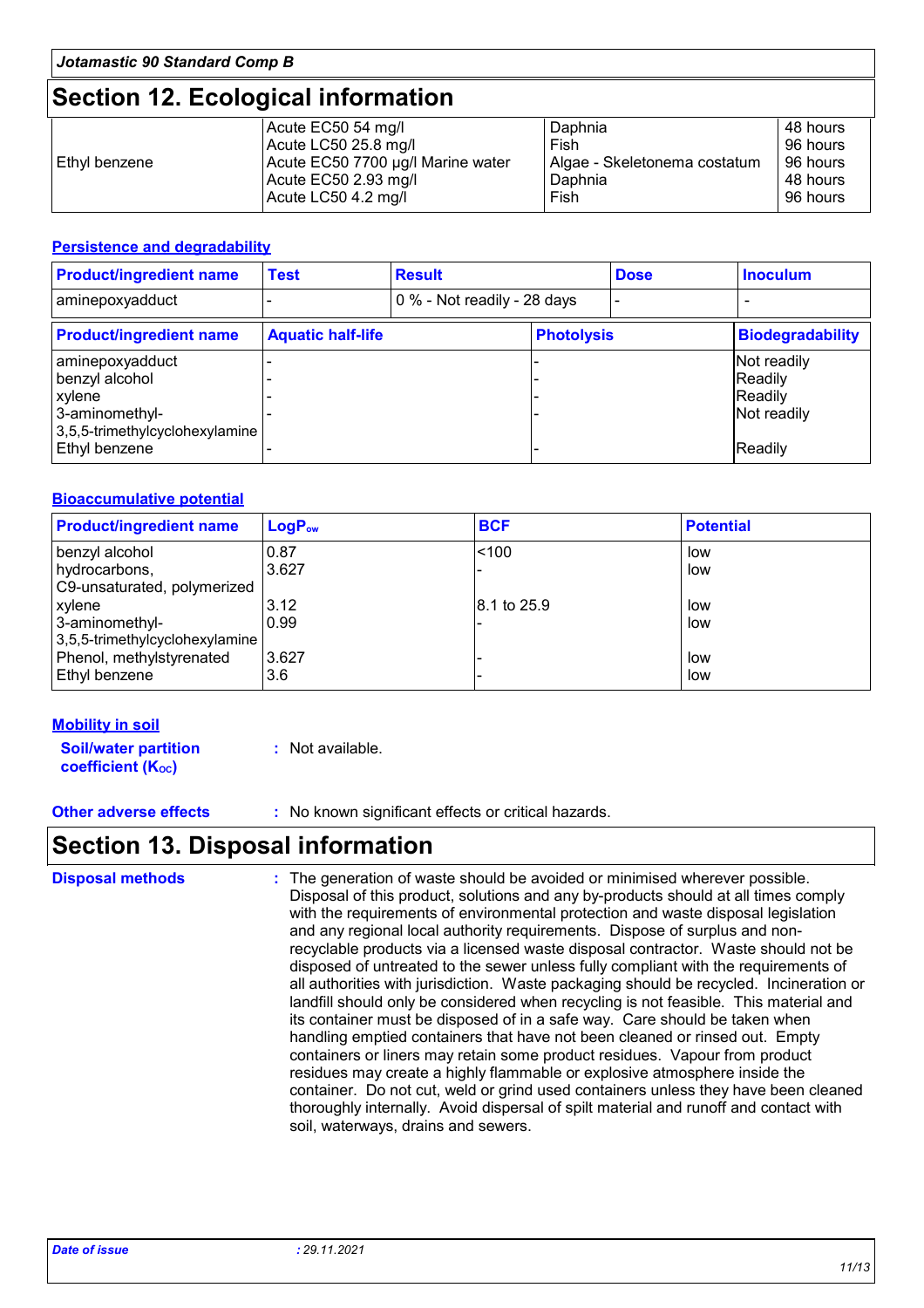## **Section 14. Transport information**

|                                      | <b>UN</b>                                                                   | <b>ADR/RID</b>                                                                                                                                                                         | <b>IMDG</b>                                                                                                                              | <b>IATA</b>                                                                                                             |
|--------------------------------------|-----------------------------------------------------------------------------|----------------------------------------------------------------------------------------------------------------------------------------------------------------------------------------|------------------------------------------------------------------------------------------------------------------------------------------|-------------------------------------------------------------------------------------------------------------------------|
| <b>UN number</b>                     | <b>UN3469</b>                                                               | <b>UN3469</b>                                                                                                                                                                          | <b>UN3469</b>                                                                                                                            | <b>UN3469</b>                                                                                                           |
| <b>UN proper</b><br>shipping name    | Paint related material,<br>flammable, corrosive                             | Paint related material,<br>flammable, corrosive                                                                                                                                        | Paint related material,<br>flammable, corrosive.<br>Marine pollutant<br>(aminepoxyadduct)                                                | Paint related material,<br>flammable, corrosive                                                                         |
| <b>Transport hazard</b><br>class(es) | 3(8)                                                                        | 3(8)                                                                                                                                                                                   | 3(8)                                                                                                                                     | 3(8)                                                                                                                    |
| <b>Packing group</b>                 | III                                                                         | $\mathbf{III}$                                                                                                                                                                         | $\mathbf{III}$                                                                                                                           | III                                                                                                                     |
| <b>Environmental</b><br>hazards      | Yes. The<br>environmentally<br>hazardous substance<br>mark is not required. | Yes.                                                                                                                                                                                   | Yes.                                                                                                                                     | Yes. The<br>environmentally<br>hazardous substance<br>mark is not required.                                             |
| <b>Additional</b><br>information     |                                                                             | The environmentally<br>hazardous substance<br>mark is not required<br>when transported in<br>sizes of ≤5 L or ≤5 kg.<br><b>Hazard identification</b><br>number 38<br>Tunnel code (D/E) | The marine pollutant<br>mark is not required<br>when transported in<br>sizes of ≤5 L or ≤5 kg.<br><b>Emergency</b><br>schedules F-E, S-C | The environmentally<br>hazardous substance<br>mark may appear if<br>required by other<br>transportation<br>regulations. |

**Special precautions for user Transport within user's premises:** always transport in closed containers that are **:** upright and secure. Ensure that persons transporting the product know what to do in the event of an accident or spillage.

**Transport in bulk according :** Not available. **to IMO instruments**

### **Section 15. Regulatory information**

**Malaysia Inventory (EHS Register)**

**:** Not determined

#### **International regulations**

**Chemical Weapon Convention List Schedules I, II & III Chemicals** Not listed.

#### **Montreal Protocol**

Not listed.

#### **Stockholm Convention on Persistent Organic Pollutants**

Not listed.

#### **UNECE Aarhus Protocol on POPs and Heavy Metals**

Not listed.